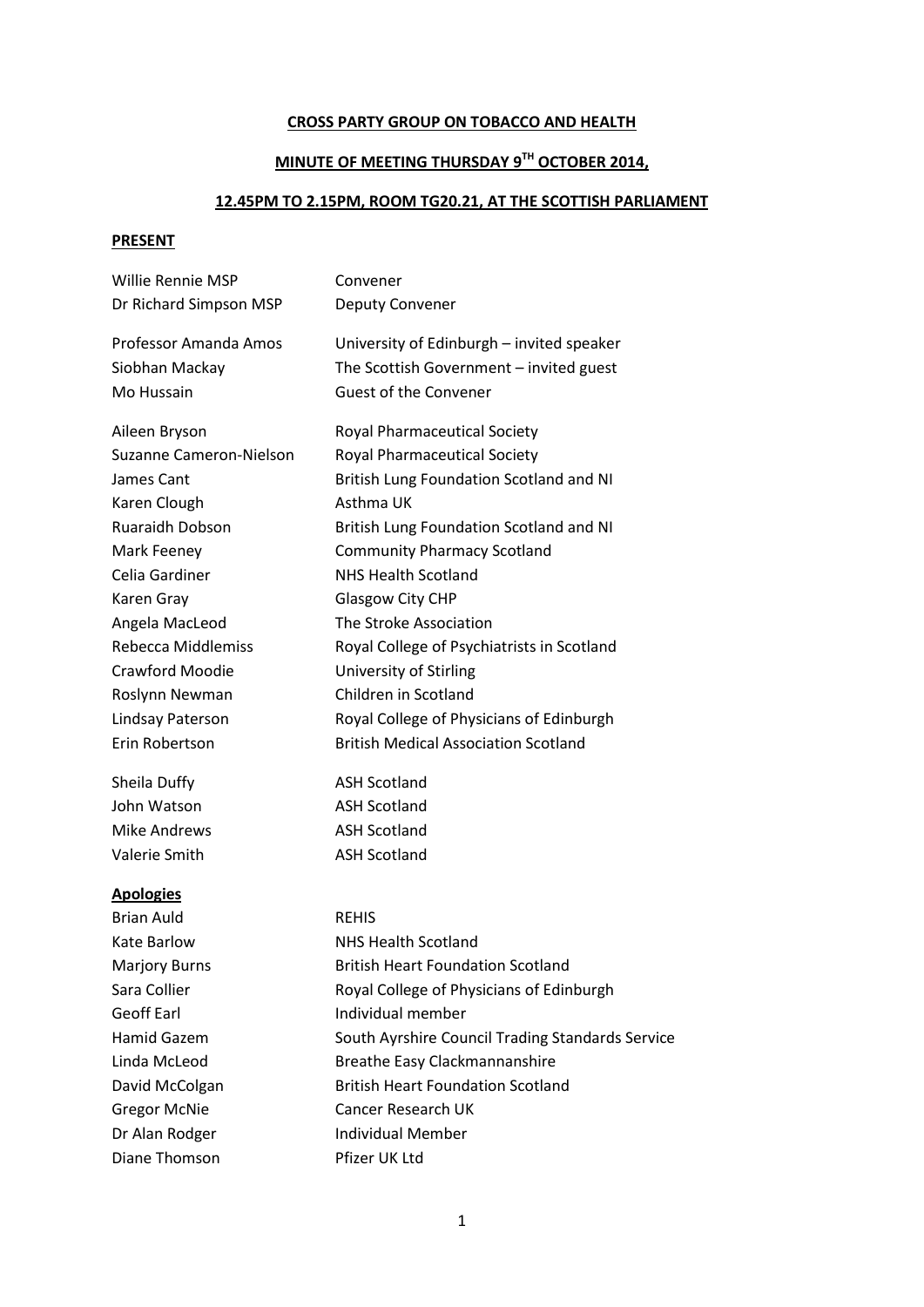|    |                                                                                                                                                                                                                                                                                                                                                                                                                     | Action |
|----|---------------------------------------------------------------------------------------------------------------------------------------------------------------------------------------------------------------------------------------------------------------------------------------------------------------------------------------------------------------------------------------------------------------------|--------|
| 1. | <b>Welcome and apologies</b>                                                                                                                                                                                                                                                                                                                                                                                        |        |
|    | WillieRennie MSP opened the meeting and thanked everyone for coming.                                                                                                                                                                                                                                                                                                                                                |        |
|    | He welcomed Amanda Amos, Professor of Health Promotion in the Centre for<br>Population Health Studies at The University of Edinburgh, to the meeting. Professor<br>Amos had kindly agreed to come along to speak under item 3, on what works in<br>preventing young people from taking up smoking.                                                                                                                  |        |
|    | Siobhan Mackay from The Scottish Government was also attending the meeting.                                                                                                                                                                                                                                                                                                                                         |        |
|    | A new member had joined the Cross Party Group, The Royal College of Psychiatrists<br>in Scotland and Rebecca Middlemiss was representing the organisation.                                                                                                                                                                                                                                                          |        |
|    | There were also some new faces to the Group, namely Karen Clough from Asthma<br>UK, Roslynn Newman from Children in Scotland and Mike Andrews, ASH Scotland.                                                                                                                                                                                                                                                        |        |
|    | 11 apologies had been received, as detailed above.                                                                                                                                                                                                                                                                                                                                                                  |        |
| 2. | Minutes of Meeting - 27 <sup>th</sup> February 2014                                                                                                                                                                                                                                                                                                                                                                 |        |
|    | (a) Approval of Minutes                                                                                                                                                                                                                                                                                                                                                                                             |        |
|    | The minutes were approved as correct.                                                                                                                                                                                                                                                                                                                                                                               |        |
|    | (b) Any matters arising                                                                                                                                                                                                                                                                                                                                                                                             |        |
|    | The meeting in February 2014 featured discussion with members of the Youth<br>Commission on Smoking Prevention. John Watson advised the Commission had<br>now produced a set of recommendations and these will be presented to the<br>Minister for Public Health at a meeting in November.                                                                                                                          |        |
|    | Also at the February meeting, it was noted that the CAP and BCAP consultation on e-<br>cigarettes advertising had been launched, with a closing date of 28 <sup>th</sup> April 2014.<br>Sheila Duffy advised that new rules for the marketing of e-cigarettes were published<br>today and will be updated in 12 months' time. See CAP and BCAP's Joint Regulatory<br>Statement. ASA October 2014.<br>Media release: |        |
|    | http://cap.org.uk/News-reports/Media-Centre/2014/New-ecig-ad-                                                                                                                                                                                                                                                                                                                                                       |        |
|    | rules.aspx#.VDZgbmddUUc<br>Regulatory statement:                                                                                                                                                                                                                                                                                                                                                                    |        |
|    | http://cap.org.uk/News-reports/Media-                                                                                                                                                                                                                                                                                                                                                                               |        |
|    | Centre/2014/~/media/Files/CAP/Consultations/ecig%20consultation/Regulatory%20<br>Statement.ashx                                                                                                                                                                                                                                                                                                                     |        |
|    | The rules are designed to rule out advertising that is likely to appeal in particular to<br>under 18s and encourage non-smokers or non-nicotine users to use e-cigarettes.<br>However they do not prohibit free samples or celebrity endorsement.                                                                                                                                                                   |        |